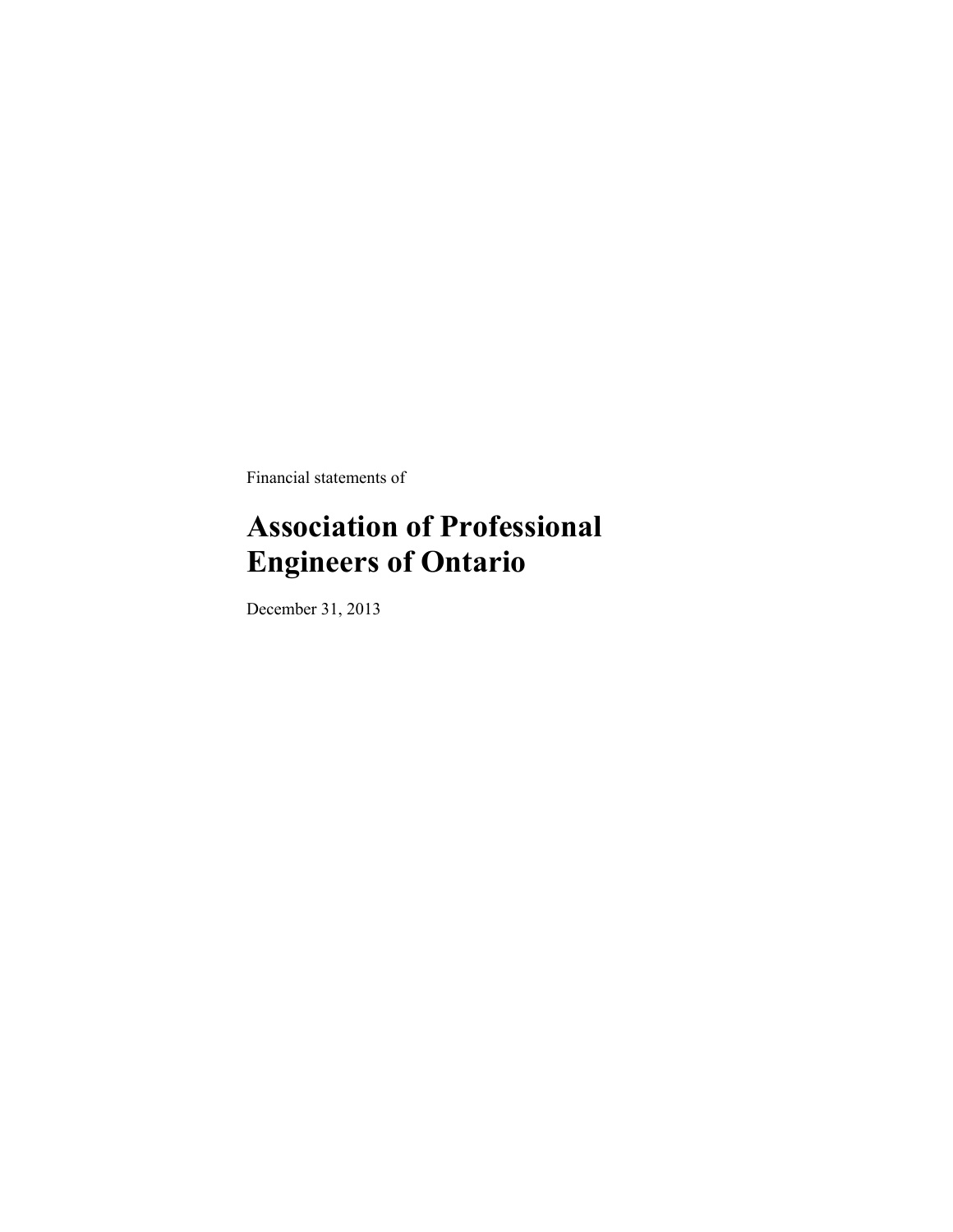December 31, 2013

# Table of contents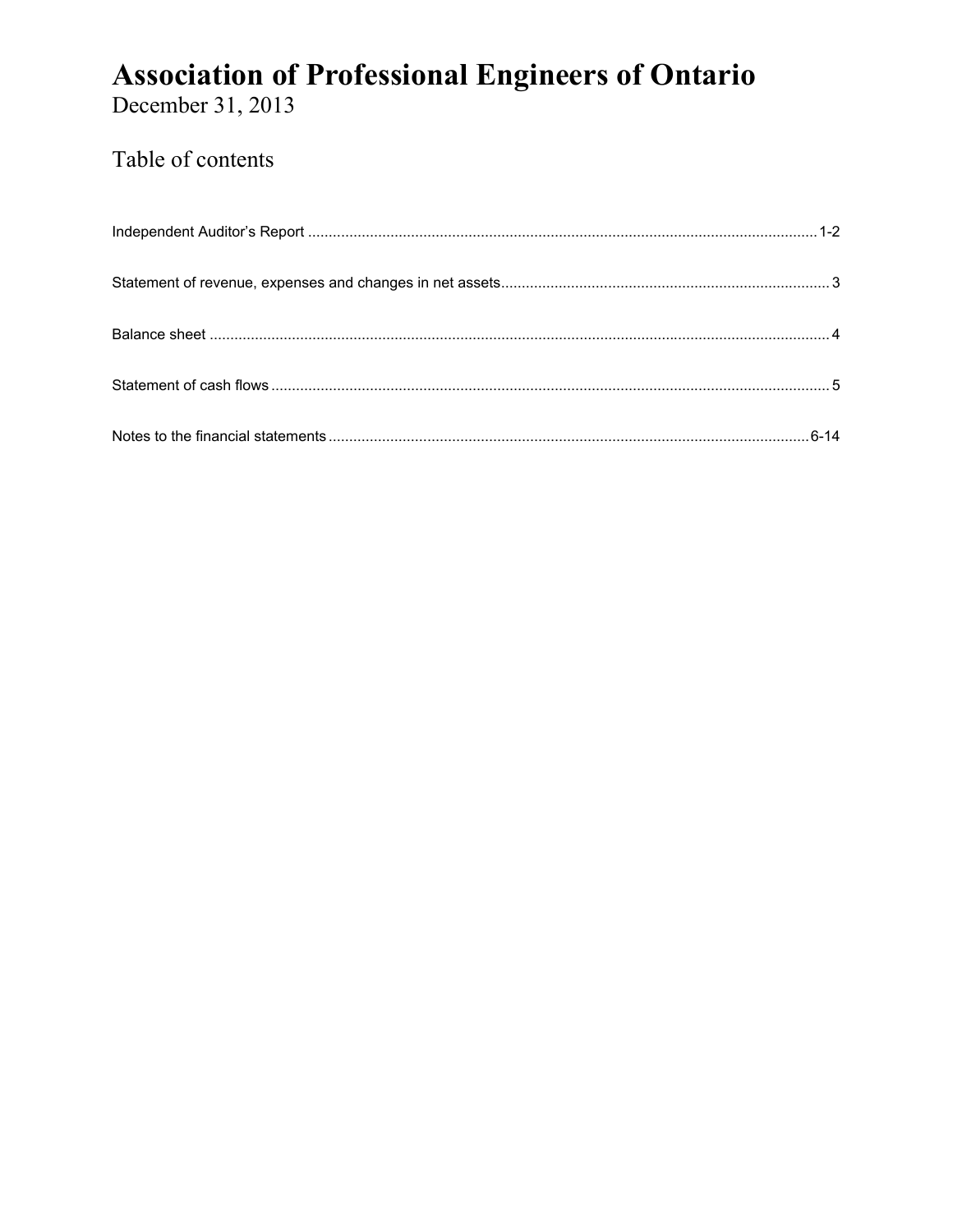# **Deloitte.**

Deloitte LLP 5140 Yonge Street Suite 1700 Toronto ON M2N 6L7 Canada

Tel: 416-601-6150 Fax: 416-601-6151 www.deloitte.ca

# **Independent Auditor's Report**

To the Members of Association of Professional Engineers of Ontario

We have audited the accompanying financial statements of the Association of Professional Engineers of Ontario, which comprise the balance sheet as at December 31, 2013, and the statement of revenue, expenses and changes in net assets and of cash flows for the year then ended, and a summary of significant accounting policies and other explanatory information.

# **Management's Responsibility for the Financial Statements**

Management is responsible for the preparation and fair presentation of these financial statements in accordance with Canadian accounting standards for not-for-profit organizations, and for such internal control as management determines is necessary to enable the preparation of financial statements that are free from material misstatement, whether due to fraud or error.

# **Auditor's Responsibility**

Our responsibility is to express an opinion on these financial statements based on our audit. We conducted our audit in accordance with Canadian generally accepted auditing standards. Those standards require that we comply with ethical requirements and plan and perform the audit to obtain reasonable assurance about whether the financial statements are free from material misstatement.

An audit involves performing procedures to obtain audit evidence about the amounts and disclosures in the financial statements. The procedures selected depend on the auditor's judgment, including the assessment of the risks of material misstatement of the financial statements, whether due to fraud or error. In making those risk assessments, the auditor considers internal control relevant to the entity's preparation and fair presentation of the financial statements in order to design audit procedures that are appropriate in the circumstances, but not for the purpose of expressing an opinion on the effectiveness of the entity's internal control. An audit also includes evaluating the appropriateness of accounting policies used and the reasonableness of accounting estimates made by management, as well as evaluating the overall presentation of the financial statements.

We believe that the audit evidence we have obtained is sufficient and appropriate to provide a basis for our audit opinion.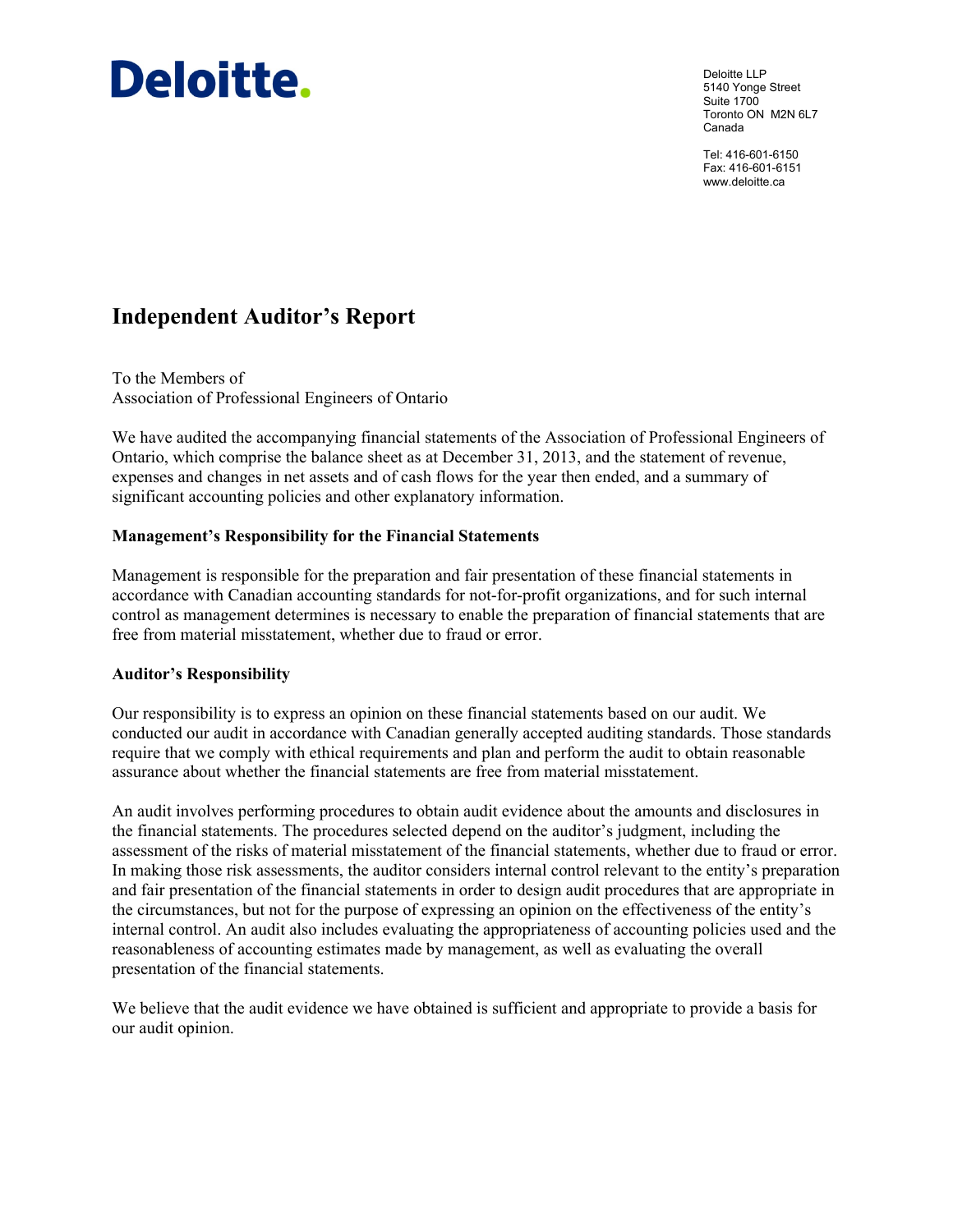# **Opinion**

In our opinion, the financial statements present fairly, in all material respects, the financial position of the Association of Professional Engineers of Ontario as at December 31, 2013, and the results of its operations and its cash flows for the year then ended in accordance with Canadian accounting standards for not-for-profit organizations.

Deloitte LLP

Chartered Professional Accountants, Chartered Accountants Licensed Public Accountants March 21, 2014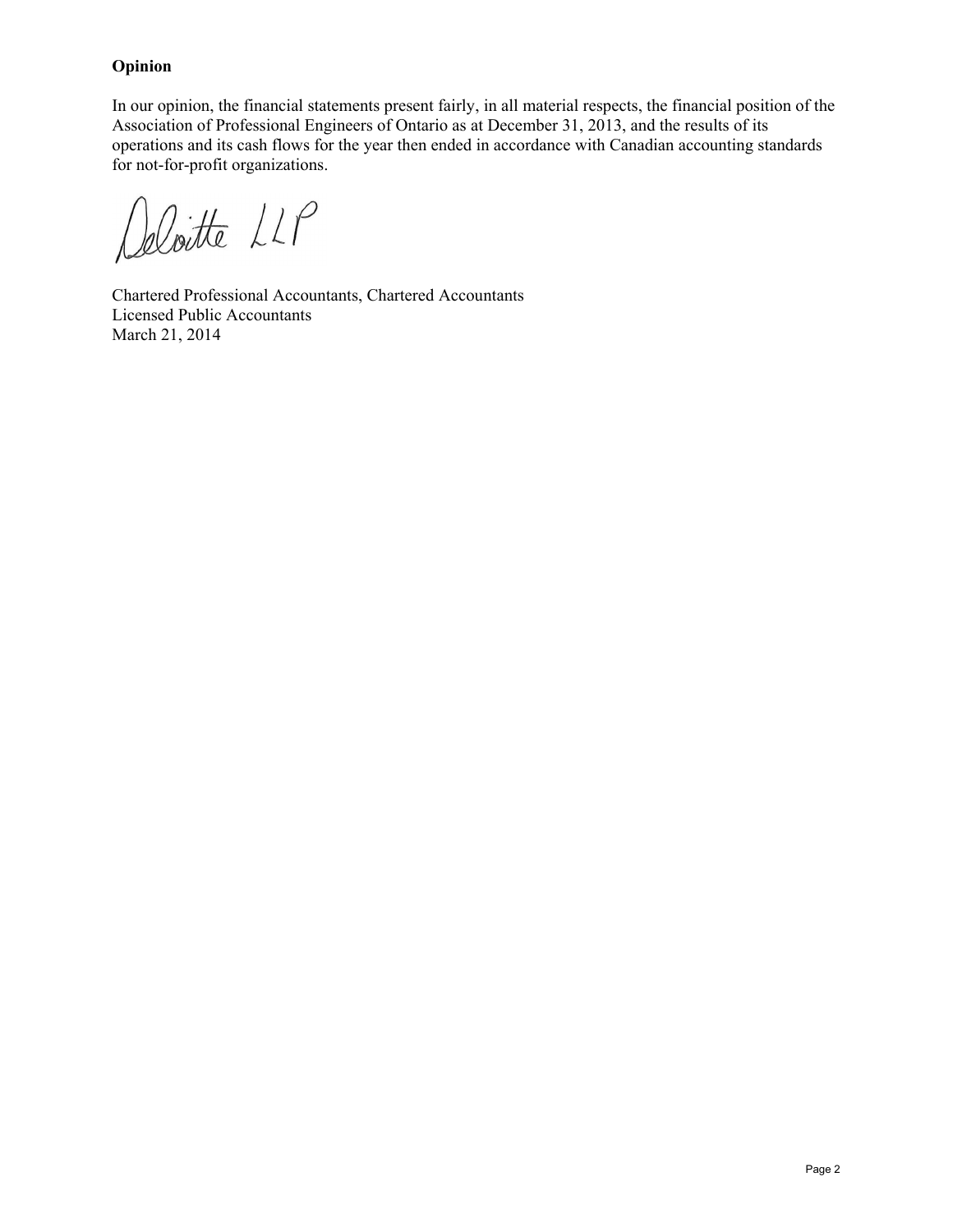Statement of revenue, expenses and changes in net assets year ended December 31, 2013

|                                                         | 2013       | 2012       |
|---------------------------------------------------------|------------|------------|
|                                                         | S          | \$.        |
|                                                         |            |            |
| <b>Revenue</b>                                          |            |            |
| P. Eng revenue                                          | 14,630,128 | 14,367,398 |
| Application, registration, examination and other fees   | 5,788,072  | 5,452,203  |
| Building operations (Note 4)                            | 2,937,867  | 2,848,021  |
| Advertising income                                      | 426,567    | 447,158    |
| Investment income                                       | 183,296    | 114,353    |
|                                                         | 23,965,930 | 23,229,133 |
| Expenses                                                |            |            |
| Staff salaries and benefits/Retiree and future benefits | 10,689,976 | 10,483,525 |
| Building operations (Note 4)                            | 2,383,229  | 2,347,270  |
| <b>Purchased services</b>                               | 1,069,658  | 1,179,776  |
| Amortization                                            | 950,980    | 960,662    |
| Occupancy costs (Note 4)                                | 902,378    | 846,281    |
| <b>Engineers Canada</b>                                 | 867,094    | 847,971    |
| Volunteer expenses                                      | 852,302    | 869,324    |
| Computers and telephone                                 | 644,523    | 606,110    |
| Chapters (Note 13)                                      | 610,795    | 590,794    |
| Contract staff                                          | 506,580    | 331,831    |
| <b>Transaction fees</b>                                 | 487,760    | 489,294    |
| Legal (corporate, prosecution and tribunal)             | 461,735    | 514,531    |
| Postage and courier                                     | 357,372    | 544,204    |
| Consultants                                             | 353,962    | 248,933    |
| Advertising                                             | 198,040    | 111,300    |
| Recognition, grants and awards                          | 187,326    | 129,861    |
| Professional development                                | 156,409    | 103,056    |
| Printing                                                | 152,244    | 153,642    |
| Office supplies                                         | 121,376    | 110,545    |
| Insurance                                               | 98,600     | 115,375    |
| Staff expenses                                          | 85,283     | 107,307    |
|                                                         | 22,137,622 | 21,691,592 |
| Excess of revenue over expenses before the undernoted   | 1,828,308  | 1,537,541  |
| Council discretionary reserve expenses (Note 8)         | 233,912    | 139,639    |
| Excess of revenue over expenses                         | 1,594,396  | 1,397,902  |
| Net assets, beginning of year                           | 15,618,145 | 14,220,243 |
| Net assets, end of year (Note 7)                        | 17,212,541 | 15,618,145 |

The accompanying notes to the financial statements are an integral part of this financial statement.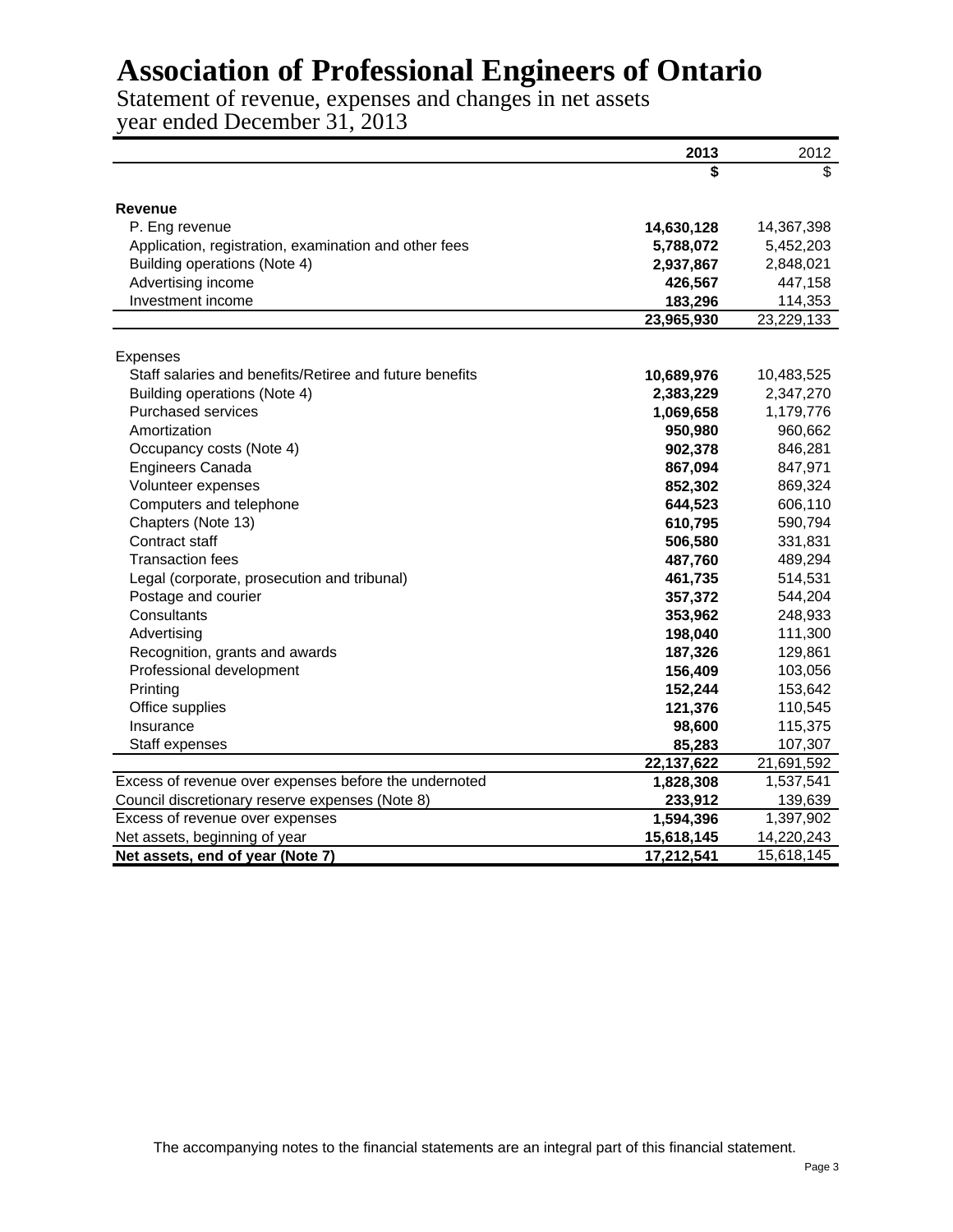# Balance sheet

as at December 31, 2013

|                                                    | 2013       | 2012       |
|----------------------------------------------------|------------|------------|
|                                                    | \$         | \$         |
| <b>Assets</b>                                      |            |            |
| <b>Current assets</b>                              |            |            |
|                                                    |            |            |
| Cash in interest bearing accounts                  | 3,052,243  | 1,363,674  |
| Marketable securities at fair value                | 5,350,515  | 5,197,580  |
| Accounts receivable                                | 379,240    | 334,954    |
| Prepaid expenses and deposits                      | 173,193    | 203,488    |
| Other assets                                       | 285,412    | 58,860     |
|                                                    | 9,240,603  | 7,158,556  |
|                                                    |            |            |
| Capital assets (Note 3)                            | 36,729,079 | 36,467,068 |
| <b>Total assets</b>                                | 45,969,682 | 43,625,624 |
|                                                    |            |            |
| <b>Liabilities</b>                                 |            |            |
| <b>Current liabilities</b>                         |            |            |
| Accounts payable and accrued liabilities (Note 15) | 1,660,977  | 1,070,804  |
| Fees in advance and deposits                       | 8,919,164  | 8,907,075  |
| Current portion of long-term debt (Note 5)         | 878,000    | 854,000    |
|                                                    | 11,458,141 | 10.831.879 |
|                                                    |            |            |
| Long-term                                          |            |            |
| Long-term debt (Note 5)                            | 9,368,000  | 10,246,000 |
| Employee future benefits (Note 6)                  | 7,931,000  | 6,929,600  |
| <b>Total liabilities</b>                           | 28,757,141 | 28,007,479 |
| Net assets (Note 7)                                | 17,212,541 | 15,618,145 |
| Total liabilities and net assets                   | 45,969,682 | 43,625,624 |

Approved by the Board

\_\_\_\_\_\_\_\_\_\_\_\_\_\_\_\_\_\_\_\_\_\_\_\_\_\_\_\_\_\_\_\_\_\_\_ Director

\_\_\_\_\_\_\_\_\_\_\_\_\_\_\_\_\_\_\_\_\_\_\_\_\_\_\_\_\_\_\_\_\_\_\_ Director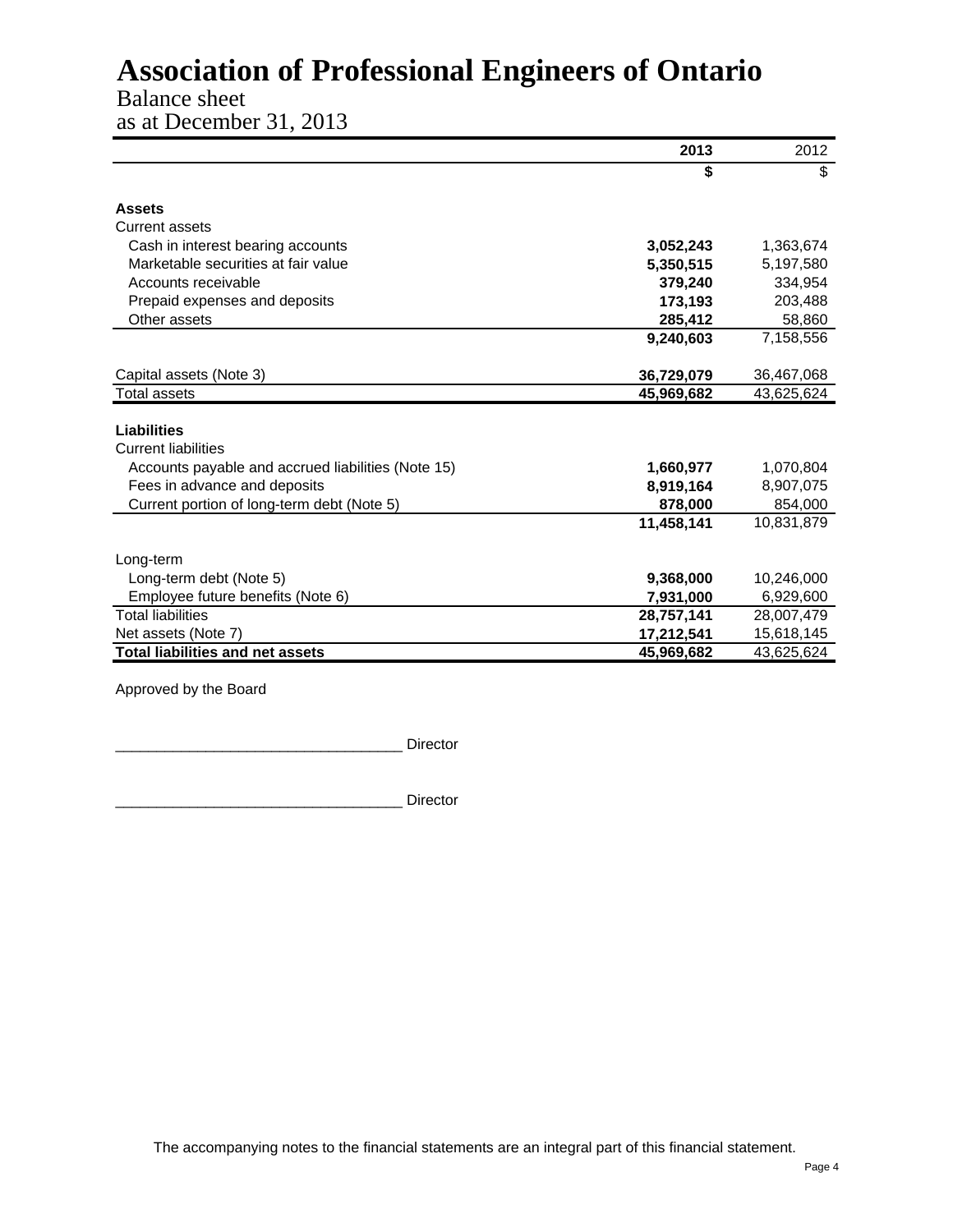# Statement of cash flows

year ended December 31, 2013

|                                                      | 2013          | 2012          |
|------------------------------------------------------|---------------|---------------|
|                                                      | \$            | \$            |
| <b>Operating activities</b>                          |               |               |
| Excess of revenue over expenses                      | 1,594,396     | 1,397,902     |
| Add (deduct) items not affecting cash                |               |               |
| Amortization                                         | 1,761,531     | 1,764,934     |
| Amortization - other assets                          | 32,896        | 45,101        |
| Employee future benefits                             | 2,419,700     | 2,231,300     |
| Change in unrealized losses on marketable securities | (17, 415)     | 29,053        |
| Loss (gain) on disposal of marketable securities     | 12,322        | (13, 292)     |
|                                                      | 5,803,430     | 5,454,998     |
| Change in non-cash working capital items (Note 10)   | 588,271       | 752,865       |
|                                                      | 6,391,701     | 6,207,863     |
|                                                      |               |               |
| <b>Financing activities</b>                          |               |               |
| Repayment of mortgage                                | (854,000)     | (826, 400)    |
| Contributions to employee future benefit plans       | (1, 418, 300) | (1,551,839)   |
|                                                      | (2, 272, 300) | (2,378,239)   |
|                                                      |               |               |
| <b>Investing activities</b>                          |               |               |
| Proceeds of disposal of marketable securities        | 1,857,745     | 5,361,528     |
| Acquisition of marketable securities                 | (2,005,587)   | (7, 195, 102) |
| Additions to capital assets                          | (2,023,542)   | (1,323,223)   |
| Additions to other assets                            | (259,448)     | (103, 961)    |
|                                                      | (2, 430, 832) | (3,260,758)   |
|                                                      |               |               |
| Increase in cash                                     | 1,688,569     | 568,866       |
| Cash, beginning of year                              | 1,363,674     | 794,808       |
| Cash, end of year                                    | 3,052,243     | 1,363,674     |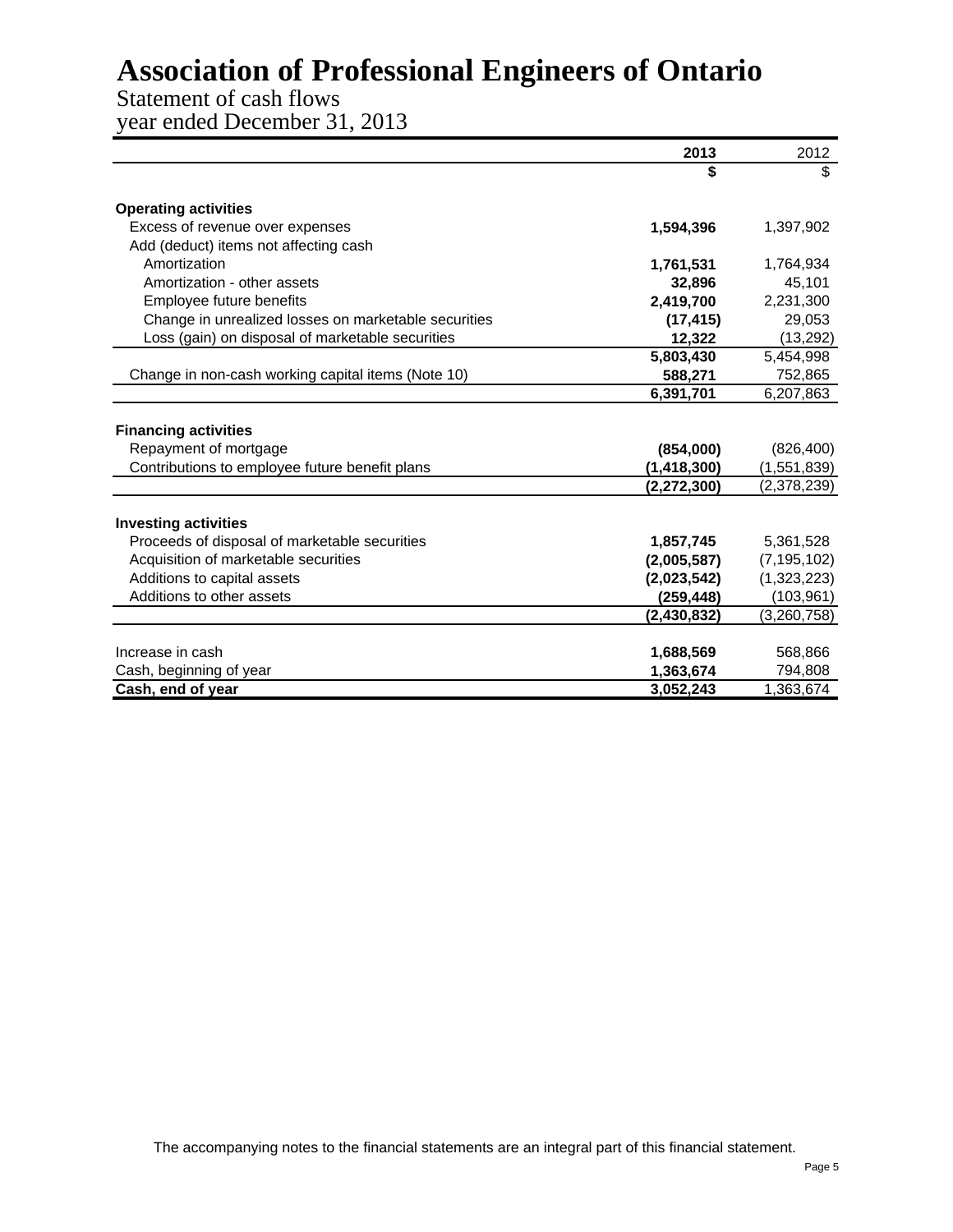Notes to the financial statements

December 31, 2013

# **1. Nature of operations**

The Association of Professional Engineers of Ontario ("PEO") was incorporated by an Act of the Legislature of the Province of Ontario. Its principal activities include regulating the practice of professional engineering, and establishing and maintaining standards of knowledge, skill and ethics among its members in order to protect the public interest. As a not-for-profit professional membership organization it is exempt from tax under section 149(1) of the Income Tax Act.

## **2. Significant accounting policies**

These financial statements have been prepared in accordance with Canadian accounting standards for not-for-profit organizations and reflect the following accounting policies:

### *a) Financial instruments*

PEO initially recognizes financial instruments at fair value and subsequently measures them at each reporting date, as follows:

| Asset/Liability                          | Measurement    |
|------------------------------------------|----------------|
| Cash and marketable securities           | Fair Value     |
| Accounts receivable                      | Amortized cost |
| Accounts payable and accrued liabilities | Amortized cost |
| Long term debt                           | Amortized cost |

Financial assets measured at amortized cost are assessed at each reporting date for indications of impairment. If such impairment exists the asset shall be written down and the resulting impairment loss shall be recognized in the statement of revenue, expenses and changes in net assets for the period.

Transaction costs are expensed as incurred.

*b) Hedge accounting* 

PEO entered into an interest rate swap in order to reduce the impact of fluctuating interest rates on its long term debt. The policy of PEO is not to enter into interest rate swap agreements for trading or speculative purposes.

The interest rate swap held by PEO is eligible for hedge accounting. To be eligible for hedge accounting, an instrument must meet certain criteria with respect to identification, designation and documentation. In addition, the critical terms of the derivative financial instrument must match the specific terms and conditions of the hedged item. The fair value of derivative instrument eligible and qualifying for hedge accounting is generally not recognized on the balance sheet. Gains and losses on such instruments are recognized in income in the same period as those of the hedged item.

Interest on the hedged item is recognized using the instrument's stated interest rate plus or minus amortization of any initial premium or discount and any financing fees and transaction costs. Net amounts receivable or payable on the interest rate swap are recorded on the accrual basis of accounting and are recognized as an adjustment to interest on the hedged item in the period in which they accrue.

PEO may only discontinue hedge accounting when one of the following situations arises:

- a) the hedged item or the hedging item ceases to exist other than as designated and documented;
- b) the critical terms of the hedging item cease to match those of the hedged item, including, but not limited to, when it becomes probable that an interest bearing asset or liability hedged with an interest rate swap will be prepaid.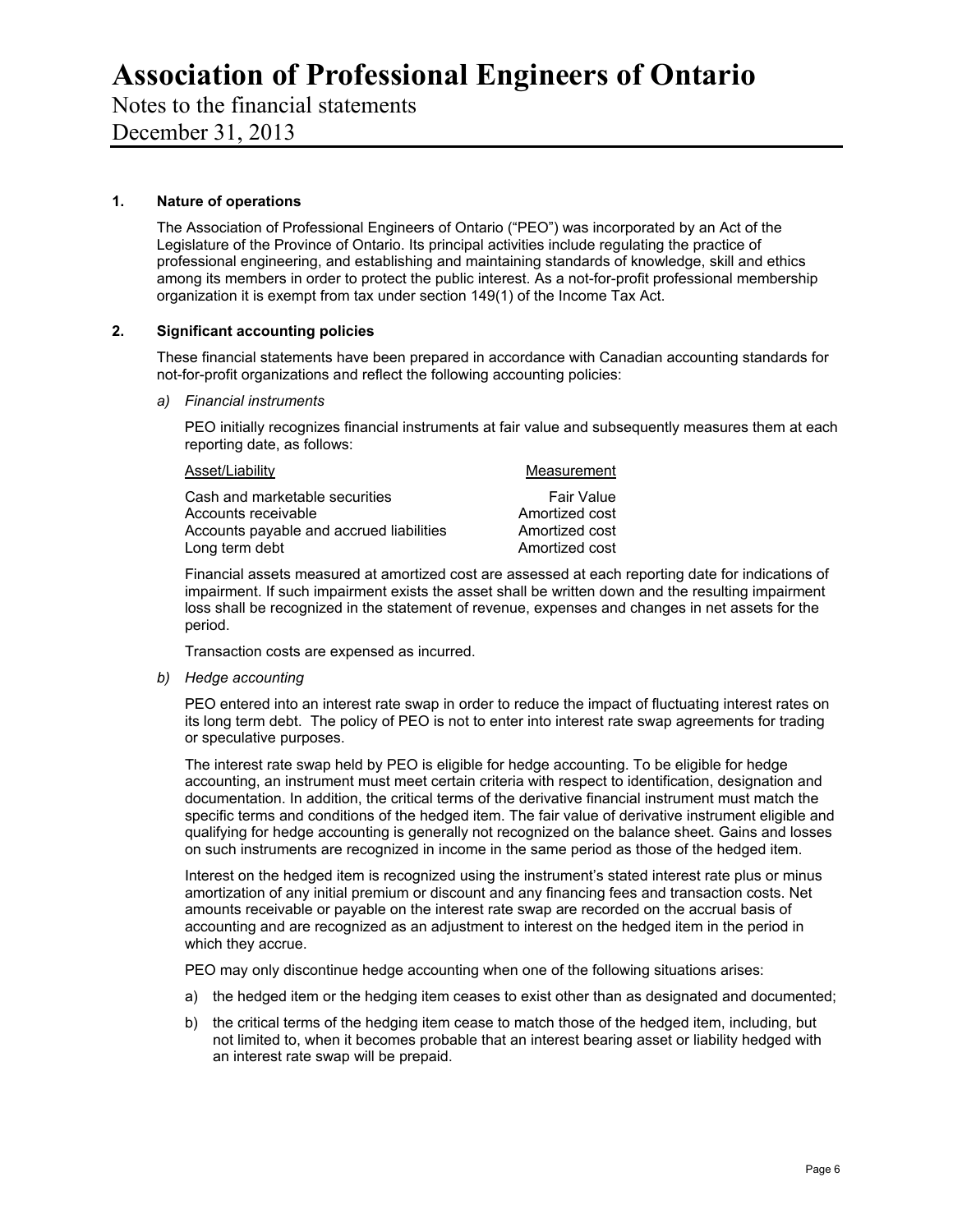Notes to the financial statements December 31, 2013

## **2. Significant accounting policies (continued)**

### *b) Hedge accounting (continued)*

When a hedging item ceases to exist, any gain or loss incurred on the termination of the hedging item is recognized as an adjustment of the carrying amount of the hedged item.

When a hedged item ceases to exist, the critical terms of the hedging item cease to match those of the hedged item, or it is no longer probable that an anticipated transaction will occur in the amount designated or within 30 days of the maturity date of the hedging item, any gain or loss is recognized in net income.

### *c) Revenue recognition*

License fee revenue, excluding the portion related to the Building Fund, is recognized as income on a monthly basis over the license period. Building Fund revenue is recognized into income at the commencement of the license period. Other revenues are recognized when the related services are provided.

*d) Donated services* 

The Association receives substantial donated services from its membership through participation on council and committees and as chapter executives. Donations of services are not recorded in the accounts of the Association.

*e) Employee future benefits* 

The Association accrues its obligations under employee benefit plans and the related costs, net of plan assets. The Association has adopted the deferral and amortization approach which includes the following policies:

- The cost of pensions and other retirement benefits earned by employees is actuarially determined using the projected unit credit method pro-rated on service, and management's best estimate of expected plan investment performance, salary escalation, retirement ages of employees and expected health care costs.
- The pension plan assets are valued at fair market value.
- Based on an actuarial assessment that is conducted every three years, the asset base of the pension plan may have to be adjusted and the amount of the adjustment could be material. The most recent actuarial valuation was performed as at January 1, 2011.
- All past service costs and actuarial gains or losses arising after January 1, 2000 are amortized starting with the fiscal year following the occurrence in accordance with the requirements of Chapter 3461 of the CICA handbook.
- The excess of the unamortized cumulative actuarial gains and losses, as of the beginning of the period, over 10% of the greater of the accrued benefit obligations and market value of assets at the same date, will be amortized over the employee average remaining service lifetime of active members, which is 9 years as at January 1, 2011.
- When the restructuring of a benefit plan gives rise to both a curtailment and a settlement of obligations, the curtailment is accounted for prior to the settlement.

## *f) Capital assets*

Capital assets are recorded at cost. Amortization is calculated on the straight-line basis at the following annual rates.

| <b>Building</b>                             | 2%          |
|---------------------------------------------|-------------|
| <b>Building improvements</b>                | 5%          |
| Building improvements - common area         | 3.3% to 10% |
| Furniture, fixtures and telephone equipment | 10%         |
| Audio visual                                | 20%         |
| Computer hardware and software              | 33%         |

The Association's investment in capital assets is included as part of Net assets on the Balance sheet.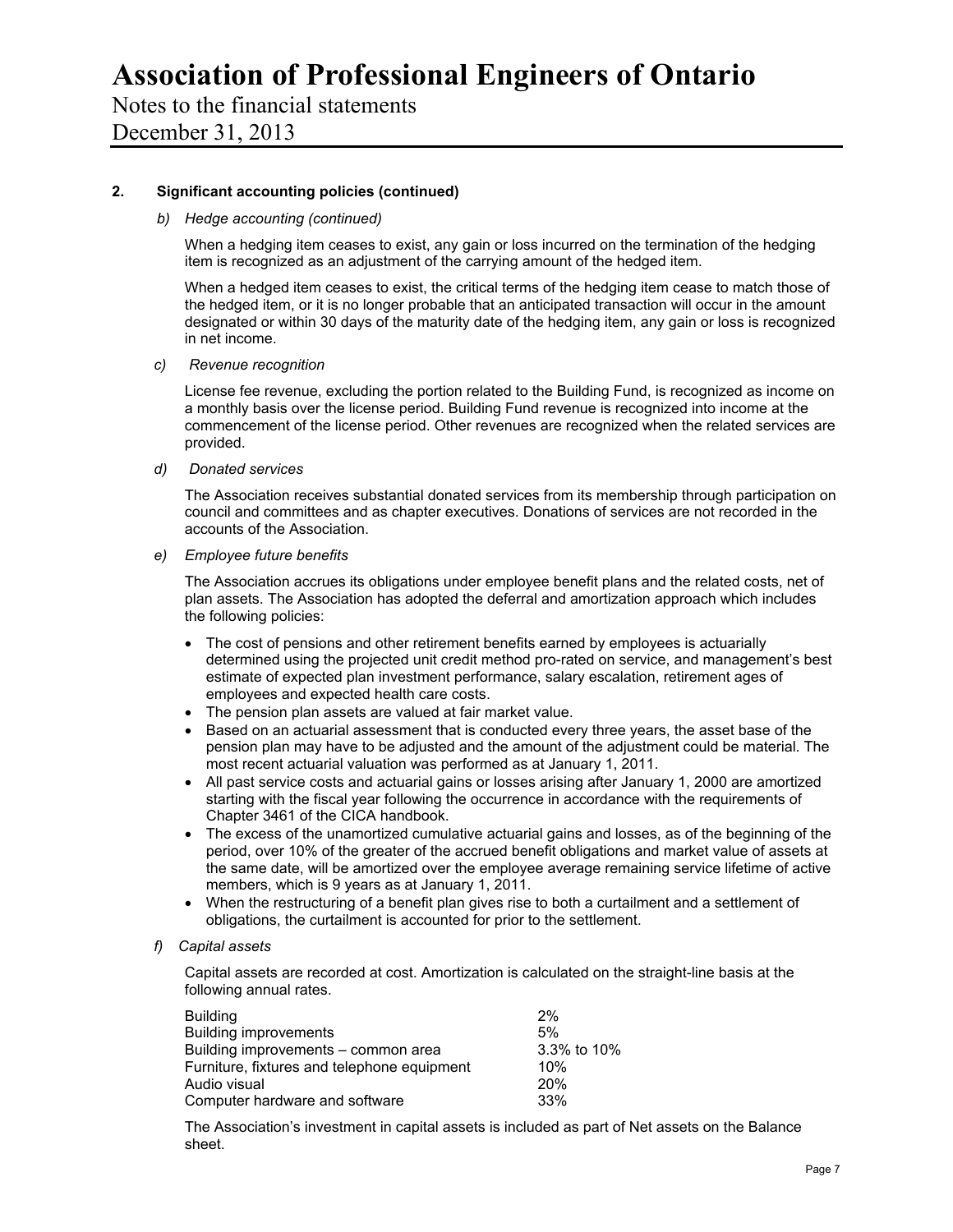Notes to the financial statements December 31, 2013

# **2. Significant accounting policies (continued)**

# *g) Use of estimates*

The preparation of financial statements in conformity with Canadian accounting standards for notfor-profit organizations requires management to make estimates and assumptions that affect the reported amounts of assets and liabilities and disclosure of contingent assets and liabilities at the date of the financial statements and the reported amounts of revenue and expenses during the reporting period. Actual results could differ from those estimates. Accounts requiring significant estimates and assumptions include capital assets, accrued liabilities, and employee future benefits.

## **3. Capital assets**

|                                             |            |                    | 2013       | 2012       |
|---------------------------------------------|------------|--------------------|------------|------------|
|                                             |            | <b>Accumulated</b> | Net book   | Net book   |
|                                             | Cost       | amortization       | value      | value      |
|                                             | \$         | \$                 | \$         | \$         |
| <b>Building</b>                             | 19,414,668 | 1,866,313          | 17,548,355 | 17,936,647 |
| <b>Building improvements</b>                | 7.485.398  | 1,065,831          | 6,419,567  | 6,303,771  |
| Building improvements - common area         | 6,181,499  | 1,013,247          | 5,168,252  | 5,554,203  |
| Land                                        | 4,366,303  |                    | 4,366,303  | 4,366,303  |
| Computer hardware and software              | 2,503,228  | 2,028,098          | 475,130    | 502,556    |
| Furniture, fixtures and telephone equipment | 1,369,489  | 532,888            | 836,601    | 950,629    |
| Audio visual                                | 950,924    | 305,932            | 644,992    | 803,824    |
| Work in progress                            | 1,269,879  |                    | 1,269,879  | 49,135     |
|                                             | 43.541.388 | 6,812,309          | 36,729,079 | 36.467.068 |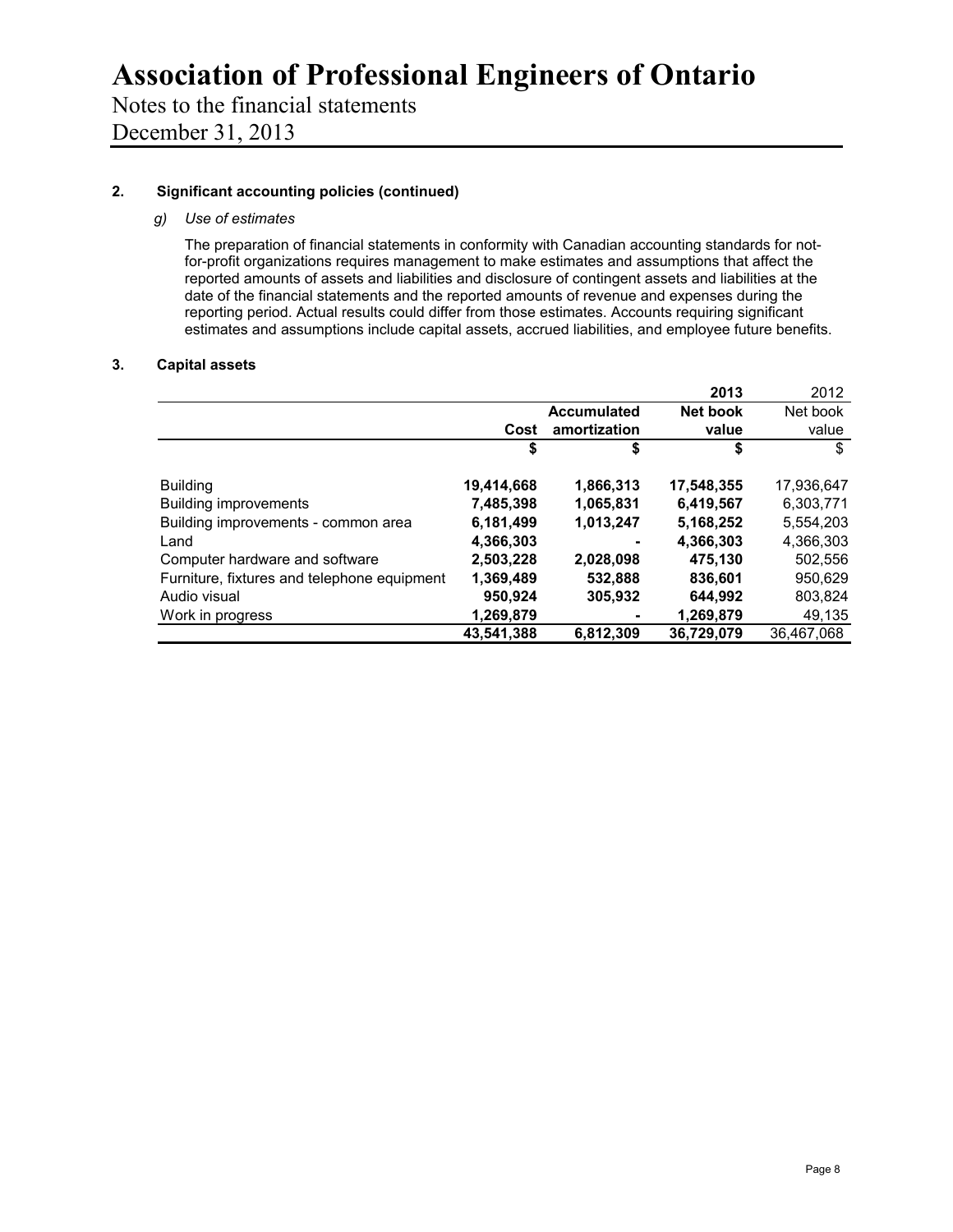Notes to the financial statements

December 31, 2013

# **4. Building operations**

PEO maintains accounting records for the property located at 40 Sheppard Avenue West, Toronto, ON as a stand-alone operation for internal purposes. The results of the operation of the building, prior to the elimination of recoveries and expenses related to PEO, are as follows:

|                                                               | 2013      | 2012      |
|---------------------------------------------------------------|-----------|-----------|
|                                                               | \$        | \$        |
|                                                               |           |           |
| Revenue                                                       |           |           |
| Rental                                                        | 1,295,119 | 1,080,969 |
| Operating cost reimbursements - tenants                       | 1,410,533 | 1,490,013 |
| Parking                                                       | 156,150   | 150,582   |
| Miscellaneous                                                 | 76,065    | 126,457   |
|                                                               | 2,937,867 | 2,848,021 |
| Operating cost reimbursements - PEO                           | 819,374   | 1,001,307 |
| Total revenue                                                 | 3,757,241 | 3,849,328 |
| Recoverable expenses                                          |           |           |
| Property taxes                                                | 452,586   | 631,642   |
| <b>Utilities</b>                                              | 479,628   | 463,960   |
| Amortization and interest                                     | 422,258   | 589,106   |
| Janitorial                                                    | 218,299   | 208,651   |
| Payroll                                                       | 251,908   | 255,093   |
| Repairs and maintenance                                       | 201,377   | 100,496   |
| Property management and advisory fees                         | 78,797    | 76,875    |
| Administrative                                                | 31,620    | 33,781    |
| Insurance                                                     | 20,915    | 22,397    |
| Road and ground                                               | 19,217    | 15,722    |
| Security                                                      | 21,826    | 23,784    |
|                                                               | 2,198,431 | 2,421,507 |
| Other expenses                                                |           |           |
| Amortization of deferred costs                                | 32,896    | 48,701    |
| Amortization of building                                      | 388,293   | 388,293   |
| Interest expense on note and loan payable                     | 527,834   | 560,424   |
| Other costs (net of imputed interest) on recoverable expenses | 55,149    | (70, 348) |
|                                                               | 1,004,172 | 927,070   |
| Total expenses                                                | 3,202,603 | 3,348,577 |
| Excess of revenue over expenses                               | 554,638   | 500,751   |
|                                                               |           |           |

For purposes of the statement of revenue, expenses and changes in net assets, the operating cost reimbursements from PEO have been eliminated. The portion of costs allocated to PEO is reallocated from Building operations to Occupancy costs.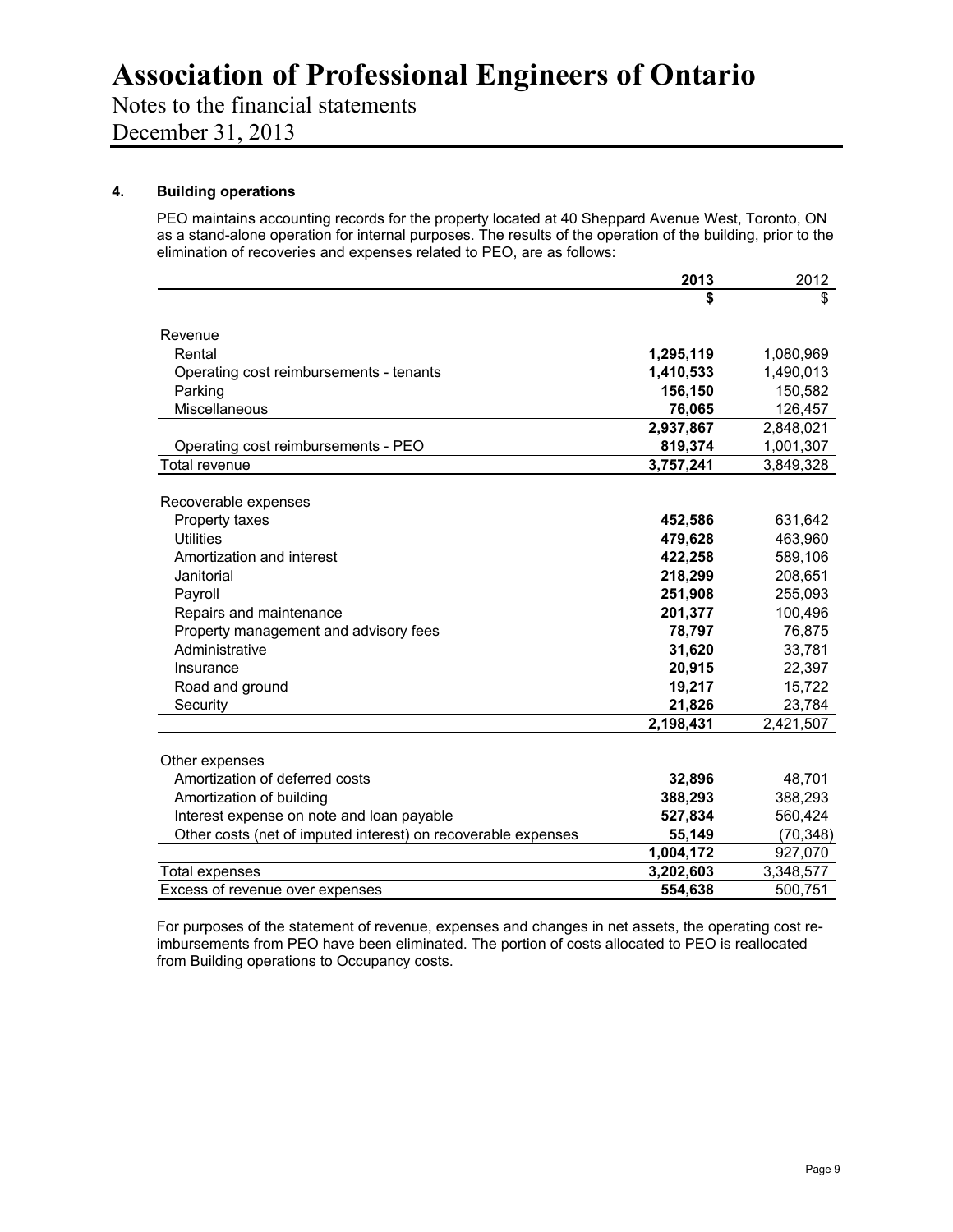Notes to the financial statements December 31, 2013

## **4. Building operations (continued)**

| 2013       | 2012        |
|------------|-------------|
| \$         | \$          |
| 3,757,241  | 3,849,328   |
| (819, 374) | (1,001,307) |
| 2,937,867  | 2,848,021   |
| 3,202,603  | 3,348,577   |
| (819, 374) | (1,001,307) |
| 2,383,229  | 2,347,270   |
|            |             |

## **5. Building financing**

In 2009, the Association financed \$14,100,000 of the cost of its building acquisition with a credit facility from the Bank of Montreal, Capital Markets Division. The facility is secured by a first mortgage on the property located at 40 Sheppard Avenue West, a general security agreement, and a general assignment of tenant leases. The facility is repayable in monthly installments of principal plus interest maturing on March 11, 2019 and bears a floating interest rate based on variable bankers' acceptances. The balance outstanding at December 31, 2013 is \$10,246,000.

Principal repayments are due as follows:

2014 878,000 2015 901,000 2016 928,000 2017 952,000 2018-2019 6,587,000 10,246,000

The Association has entered into a swap agreement related to this loan, whereby the floating rate debt is swapped for a fixed rate debt with an interest rate of 4.95% and settled on a net basis. The Notional value of the swap is \$14,100,000. The start date of the swap was March 11, 2009 with a maturity date of March 11, 2019.

## **6. Employee future benefits**

The Association's pension plans and post-retirement benefits plan covering participating employees (full time and retirees) are defined benefit plans as defined in section 3461 of the CICA handbook. The pension plans provide pension benefits based on length of service and final average earnings. The post-retirement benefits plan provides hospitalization, extended health care and dental benefits to active and retired employees. Participation in the pension plans and benefits plan (for post-retirement benefits) has been closed to all new employees as of May 1, 2006. All employees joining after this date have the option of participating in a self-directed RRSP (registered retirement savings plan). During the year, the Association recognized \$134,919 (2012 - \$129,442) in employer contributions to the self-directed RRSP.

\$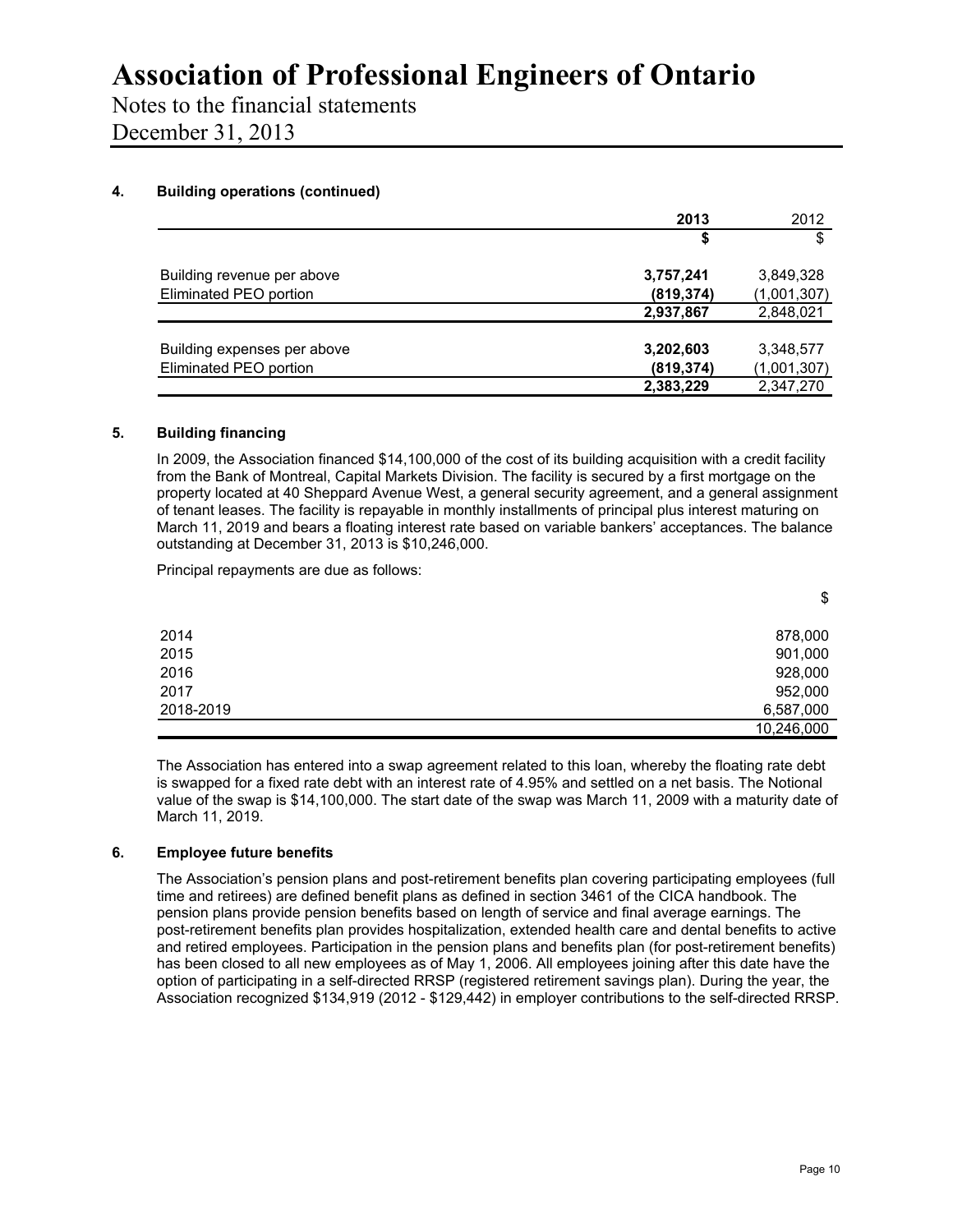# Notes to the financial statements

December 31, 2013

# **6. Employee future benefits (continued)**

The funded status of the Association's pension plans and post-retirement benefit plan using actuarial assumptions as of December 31, 2013 was as follows:

|                                                | <b>Basic</b>       | Supplemental       | Other<br>non-pension |                |
|------------------------------------------------|--------------------|--------------------|----------------------|----------------|
|                                                | pension plan<br>\$ | pension plan<br>\$ | benefit plan<br>\$   | Total<br>S     |
| Accrued benefit obligation                     | (22, 309, 800)     | (1,180,800)        | (9,712,000)          | (33, 202, 600) |
| Plan assets at fair value                      | 20.098.200         | 1,752,200          |                      | 21,850,400     |
| Funded status - plan surplus (deficit)         | (2,211,600)        | 571,400            | (9,712,000)          | (11,352,200)   |
| Unamortized transitional (asset)<br>obligation | (91,300)           | 79.200             | 363.500              | 351.400        |
| Unamortized net actuarial loss                 | 2.468.400          | 223,400            | 378,000              | 3.069.800      |
| Accrued benefit asset (liability)              | 165,500            | 874,000            | (8,970,500)          | (7,931,000)    |

Details of the accrued benefit obligation are as follows:

|                                  | <b>Basic</b><br>pension plan | <b>Supplemental</b><br>pension plan | <b>Other</b><br>non-pension<br>benefit plan | Total         |
|----------------------------------|------------------------------|-------------------------------------|---------------------------------------------|---------------|
|                                  | \$                           | S                                   | S                                           | \$            |
| Accrued benefit obligation,      |                              |                                     |                                             |               |
| beginning of year                | (22, 851, 900)               | (1, 143, 700)                       | (11,019,000)                                | (35,014,600)  |
| Current service cost             | (939, 400)                   | (48, 500)                           | (160, 300)                                  | (1, 148, 200) |
| Contributions by the employees   | (209, 800)                   |                                     |                                             | (209,800)     |
| Interest cost on accrued benefit |                              |                                     |                                             |               |
| obligation                       | (940,100)                    | (46,600)                            | (444,300)                                   | (1,431,000)   |
| Benefit payments                 | 788,200                      | 54,400                              | 144,700                                     | 987.300       |
| Actuarial gain on accrued        |                              |                                     |                                             |               |
| benefit obligation               | 1,843,200                    | 3,600                               | 1,766,900                                   | 3,613,700     |
| Accrued benefit obligation,      |                              |                                     |                                             |               |
| end of year                      | (22,309,800)                 | (1,180,800)                         | (9,712,000)                                 | (33,202,600)  |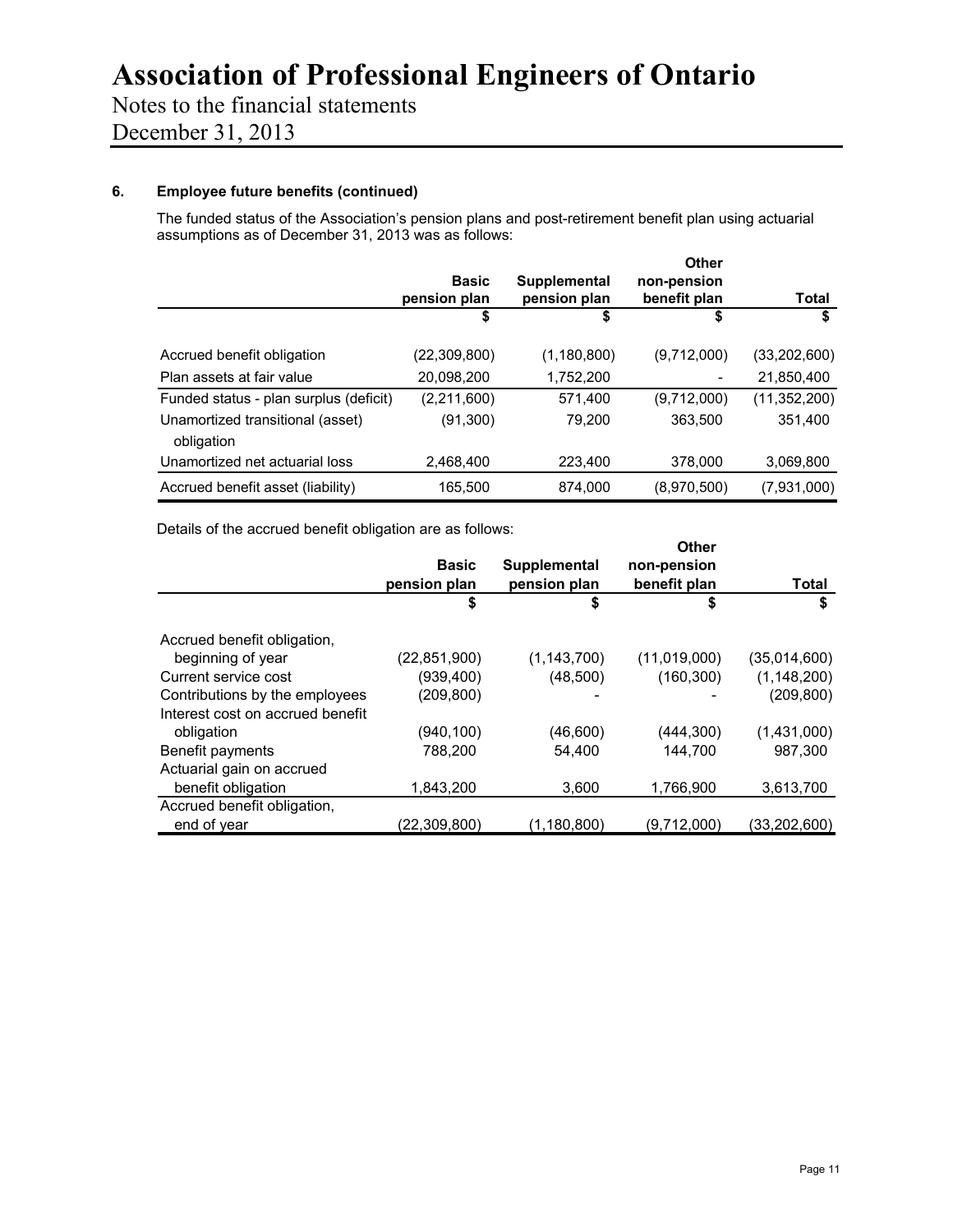Notes to the financial statements December 31, 2013

# **6. Employee future benefits (continued)**

The plan expense for the year is determined as follows:

|                                | <b>Basic</b><br>pension plan | Supplemental<br>pension plan | <b>Other</b><br>non-pension<br>benefit plan | Total      |
|--------------------------------|------------------------------|------------------------------|---------------------------------------------|------------|
|                                | S                            | \$                           | S                                           | S          |
| Current service cost           | 939.400                      | 48.500                       | 160.300                                     | 1.148.200  |
| Interest cost on accrued       |                              |                              |                                             |            |
| benefit obligation             | 940.100                      | 46.600                       | 444.300                                     | 1,431,000  |
| Expected return on plan assets | (935,400)                    | (44,100)                     |                                             | (979, 500) |
| Amortization of transitional   |                              |                              |                                             |            |
| obligation                     | (22, 800)                    | 26.600                       | 90,900                                      | 94.700     |
| Amortization of net actuarial  |                              |                              |                                             |            |
| loss                           | 553,300                      | 23.000                       | 149.000                                     | 725,300    |
| Benefit expense                | 1,474,600                    | 100,600                      | 844,500                                     | 2,419,700  |

The employer contributions to the plans amounted to \$1,418,300 (2012 - \$1,551,839). The decrease in contributions reflects the most recent actuarial valuation performed as at January 1, 2011.

The significant actuarial assumptions adopted in measuring the Association's accrued benefit obligation are as follows:

|                                      |              |              | Other        |
|--------------------------------------|--------------|--------------|--------------|
|                                      | Basic        | Supplemental | non-pension  |
|                                      | pension plan | pension plan | benefit plan |
|                                      | %            | $\%$         | %            |
| Discount rate                        | 4.75         | 4.75         | 4.00         |
| Expected long-term rate of return on |              |              |              |
| plan assets                          | 6.00         | 3.00         | n/a          |
| Salary projection                    | 3.00         | 3.00         | n/a          |
| Medical benefits cost escalation     |              |              |              |
| Hospitalization                      |              |              | (a)          |
| Extended health care                 |              |              | (b)          |
| Dental benefits cost escalation      |              |              | (c)          |

- (a) 7.50% cost escalation in fiscal 2014, decreasing 0.75% per year, until an ultimate rate of 5% per annum
- (b) A 10% cost escalation in fiscal 2014, decreasing 1% per year, until an ultimate rate of 5% per annum
- (c) A 4% cost escalation per annum

### **7. Net assets**

The net assets of the Association are restricted to be used at the discretion of Council and includes the Association's investment in capital assets of \$26,483,079 (2012 - \$25,367,068).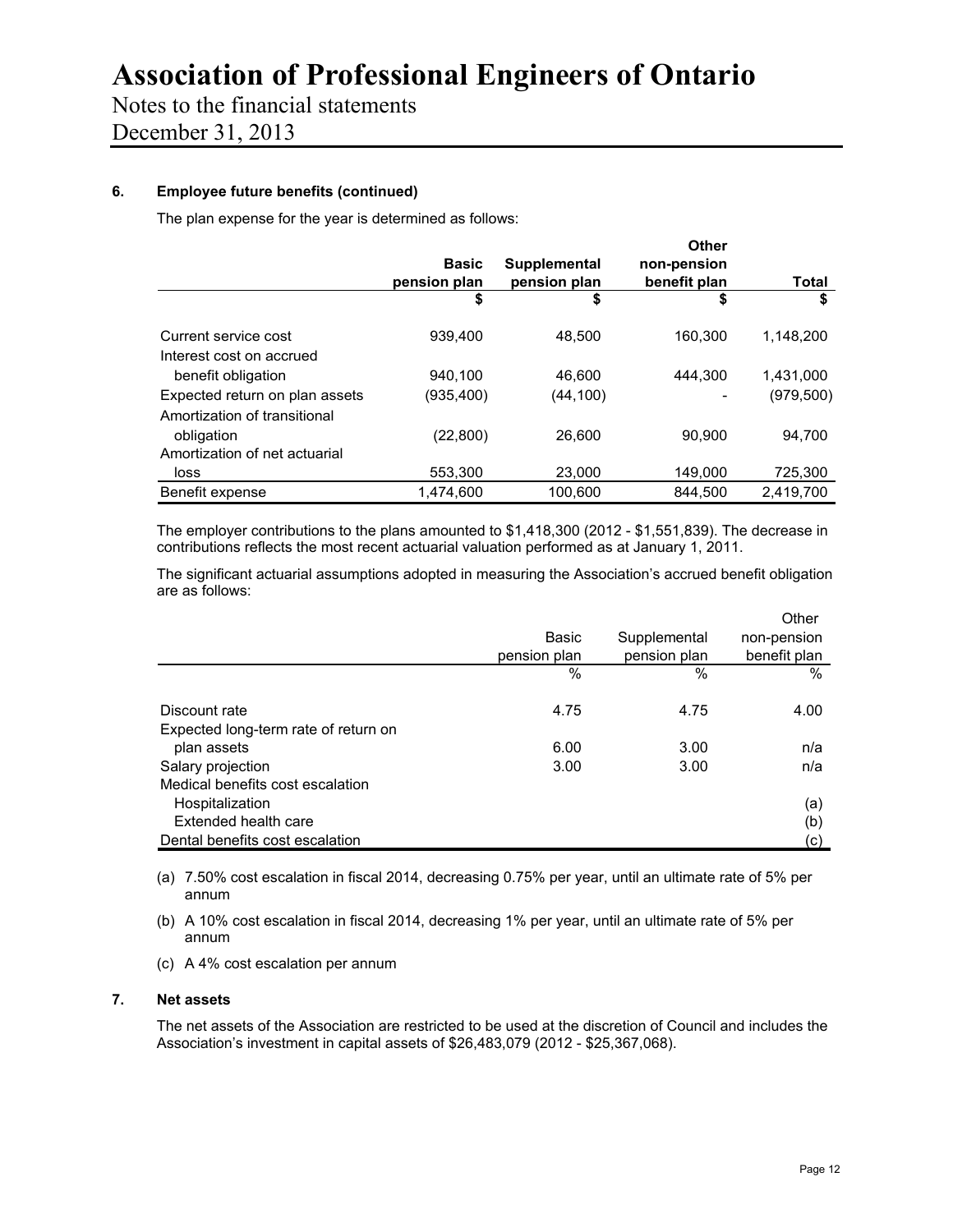Notes to the financial statements December 31, 2013

### **8. Council discretionary reserve**

The Council discretionary reserve is an internal allocation from the operating reserve used at the discretion of Council to fund expenses related to special projects approved by Council. Expenditures from the discretionary reserve were as follows.

|                                             | 2013    | 2012    |
|---------------------------------------------|---------|---------|
|                                             | \$      | \$      |
|                                             |         |         |
| Legal Reserve - Elliot Lake/Other           | 177,362 | 73,875  |
| <b>Experienced Practitioners Task Force</b> | 30,381  | 3,600   |
| <b>Emerging Discipline Task Force</b>       | 9.612   | 14,074  |
| <b>Overlapping Practices Committee</b>      | 6,755   | 14.084  |
| <b>Building Development Committee</b>       | 5,865   |         |
| National Frame Work Task Force              | 2,382   | 347     |
| Licensure Engineering Task Force            | 1,555   |         |
| Elections Webcasting                        |         | 23.370  |
| <b>EWB Sponsorship</b>                      |         | 7.417   |
| Professional Technologist Task Force        |         | 1,517   |
| Repeal Industrial Exception Task Force      |         | 1,355   |
|                                             | 233.912 | 139,639 |

### **9. Full time salaries and benefits**

During the year, the Association incurred a total of \$10,841,516 (2012 - \$10,525,793) for salary and benefits costs for its full time staff of which \$151,540 (2012 - \$42,268) was directly attributable to special projects approved by Council and disclosed under Note 8.

### **10. Change in non-cash working capital items**

|                                          | 2013      | 2012       |
|------------------------------------------|-----------|------------|
|                                          |           | \$         |
| Accounts receivable                      | (44, 286) | 763.559    |
| Prepaid expenses and deposits            | 30.295    | 38.770     |
| Accounts payable and accrued liabilities | 590,173   | (364, 485) |
| Fees in advance and deposits             | 12.089    | 315,021    |
|                                          | 588,271   | 752,865    |

### **11. Custodial account**

The Association maintains a separate bank account for the Council of Ontario Deans of Engineering. Cash totaling \$127,695 in this account (December 31, 2012 - \$72,567) is not reported on the Association's balance sheet as it is held in trust for the Council of Ontario Deans of Engineering.